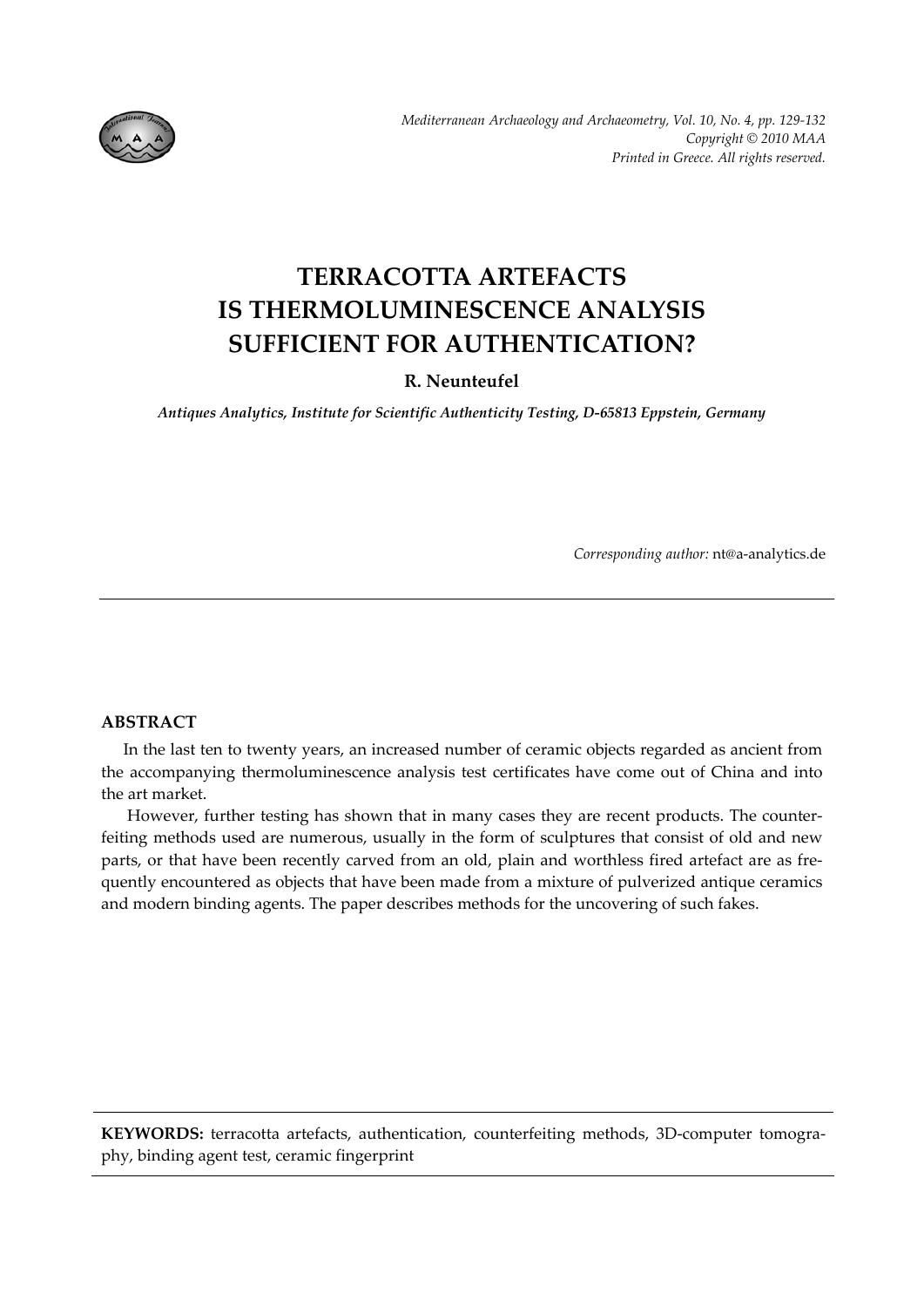### **INTRODUCTION**

Since the introduction of thermoluminescence analysis for the authentication of terra‐ cotta objects from the art market this has been the only method for the assessment of such ob‐ jects. Fakers had taken advantage of this short‐ coming and have developed several methods for counterfeiting antique terracotta objects that cannot be detected easily by thermolumines‐ cence analysis.

For almost 3 decades now, thermolumines‐ cence analysis has proved to be an indispensa‐ ble tool for answering archeological questions. Dating can be achieved with a high reliability for objects with documented excavation records and known burial circumstances.

The method is also applied for authentication of antiques, however, detailed information about the finds is lacking in many cases. There‐ fore, an assumption of mean values for parame‐ ters influencing the calculation of the age from the measured dose is necessary which leads to a reduced accuracy of +/‐ 20 ‐ 30%. Nevertheless the quality of such so called "Authenticity Tests" is principally sufficient for differentiation between genuine objects and fakes.

There are, however, several limitations and drawbacks to be kept in mind regarding au‐ thentication of terracotta antiques by ther‐ moluminescence analysis. First, in many cases, the sampling possibilities are limited because of aesthetic reasons. Second, the method is, of course, restricted to dating of the objects' mate‐ rial only ‐ irrespective of eventual later rework‐ ing. Finally, it is difficult to recognize material manipulations, e.g. the use of "artificial terra‐ cotta", a mixture of pulverized antique ceramic shards dating from the time period in question

and modern organic or inorganic binding agents for the modeling of objects.

The common methods for counterfeiting an‐ tique terracotta objects are as follows:

1. Recent firing

2. Assembling of new and old parts ‐ the lat‐ ter being positioned in remote object areas fa‐ vored for sampling ("pastiches") and leveling of the surface with a thin coating of "artificial terracotta" ("engobe")

3. Carving of sculptures from old, plain and worthless artefacts

4. Modeling of objects from "artificial terracotta"

5. Irradiation

Each of these fakes can be uncovered by ap‐ propriate analyses:

1. Thermoluminescence Analysis can easily differentiate between a clay fired in antiquity and a recent product

2. Modern X‐ray technology and particularly 3D‐Computer Tomography (CT) mean that pas‐ tiches can be quickly recognized: clearly vary‐ ing grey tones of different materials, due to dif‐ ferent absorption of the x‐rays, straight cuts and glued areas as well as metal or plastic parts used for strengthening purposes are clear indications of manipulation and counterfeiting. For example see Fig. 1. During CT-analysis the object is x‐rayed under rotation within the conical beam of an x‐ray source from all sides. From the images the three‐dimensional distribution of the x‐ray diminishing coefficient is calculated by means of a mathematical algorithm. These data allow a layer by layer visualization of the object's volume in various plains.



**Fig. 1a Fig. 1b Fig. 1c**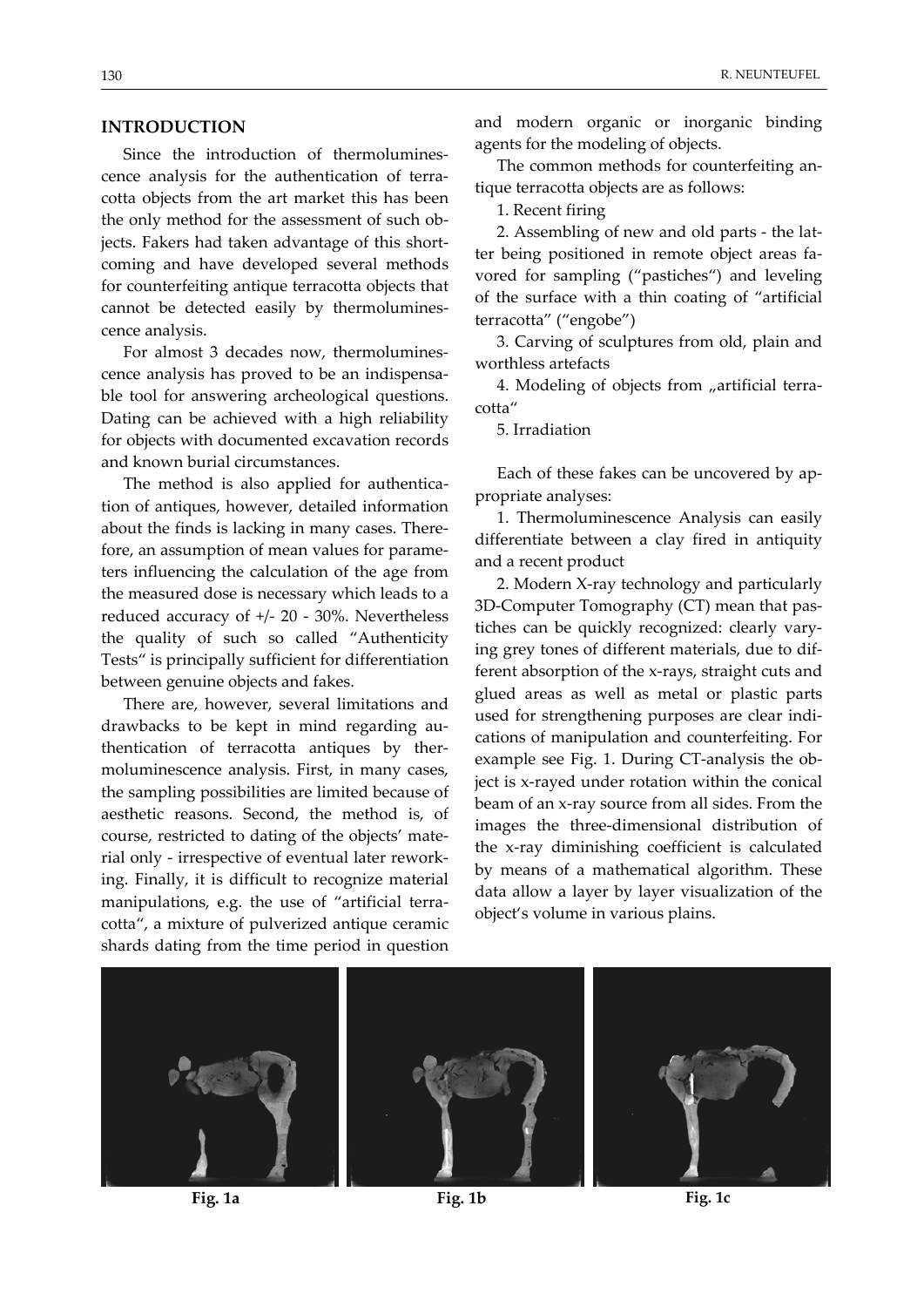

**Fig. 1d Fig. 1e Fig. 1f**

**Fig. 1: 3D‐CT of a terracotta horse attributed to the North Wei dynasty. Selected xy layers from left to right side of the object**

3. Recently carved objects can be distin‐ guished from objects modeled from unfired clay by careful microscopic examination of the surface.

4. The Binding Agent Test makes it possible to recognize products made from "artificial ter‐ racotta". The binding agents most commonly found in fakes are polyvinyl acetate (also known as a wood glue with the brand name "Ponal", Fig. 2) and cyano acrylate. These or‐ ganic compounds can be clearly identified on the basis of their characteristic infrared spectra and can be distinguished with certainty from chemicals used for surface treatment.



**Fig. 2: FT‐IR spectrum of polyvinyl acetate**

The test is performed by extraction of a drilled sample of the object to be investigated with appropriate organic solvents and detection and identification of the modern constituents by chromatographic or spectroscopic analysis.

The presence of organic binding agents is not the only indication for manipulation of a material or the presence of "artificial terracotta": in order to be able to improve workabil‐ ity as well as to alter colour and morphology, it is often the case that filling agents such as sand, iron oxide or ground stone are added to the above mixtures. As a consequence, the propor‐ tions of the elements Si, Al, O, Fe, Ca, Mg, K, which vary within certain limits in natural clay, will obviously be found to be atypical upon chemical analysis of the composition of such an object's material.

Inorganic binding agents that are often used for the production of imitations (for example water glass or cement) can also be revealed by chemical analysis as a result of atypical alkali‐ silicon or calcium‐silicon proportions.

Trace elements in the terracotta composition like P, S, Ba, Mn, Cr, Ni, Cu, Zn, Pb, Sr, Rb are characteristic for every clay‐pit and their analy‐ sis can furthermore be used for determination of the clay's origin as well as for differentiation of material originally not belonging together upon performing a comparative chemical analysis, i.e. a "ceramic fingerprint" at various spots of an artefact.

Another good way of detecting unusual properties of terracotta objects which can indi‐ cate that they are not genuine is an examination of the material's morphology using electron microscopy.

When subjected to the appropriate magnification, fired ceramics are found to have a com‐ pletely different appearance from "artificial ter‐ racotta" produced from ground fragments and binding agents: fired clay exhibits characteris‐ tics of a clinker (Fig. 3), whereas fakes produced